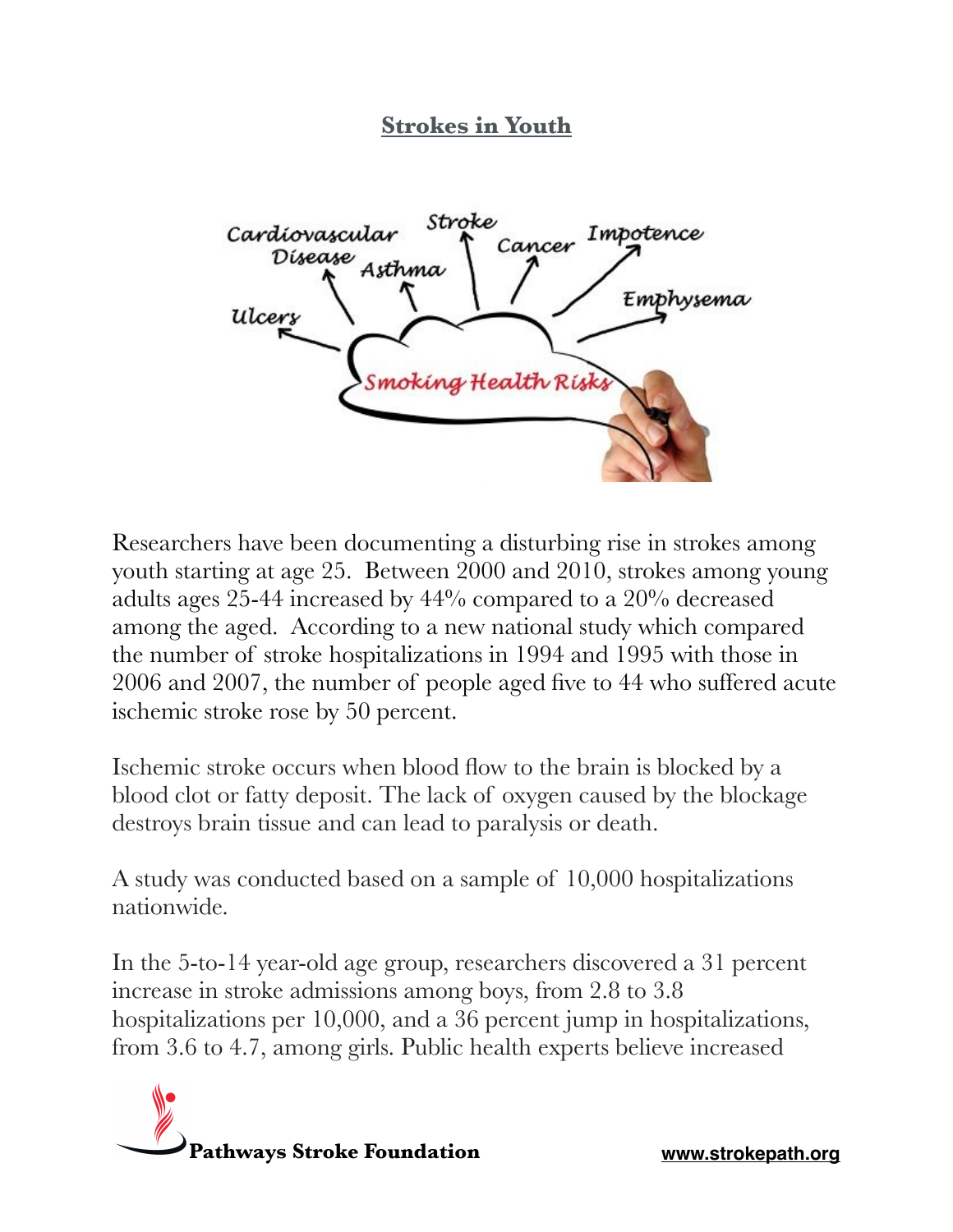obesity in children and young adults might account for some of the rise in these stroke-related hospitalizations.

Researchers found the biggest increase in hospitalizations for stroke, 53 percent, was among males aged 15 to 34. In addition, Black people have double the risk of a first stroke and are more likely to die of one, compared with white people.

However, there are many factors that need to be addressed, and one of the largest focuses in the younger population is the E-cigarette, vaping epidemic. In today's times, you cannot have a conversation with a school aged parent where they are not concerned about their child falling prey to this very addictive drug. Nicotine is a drug, and these devices are laced with them.



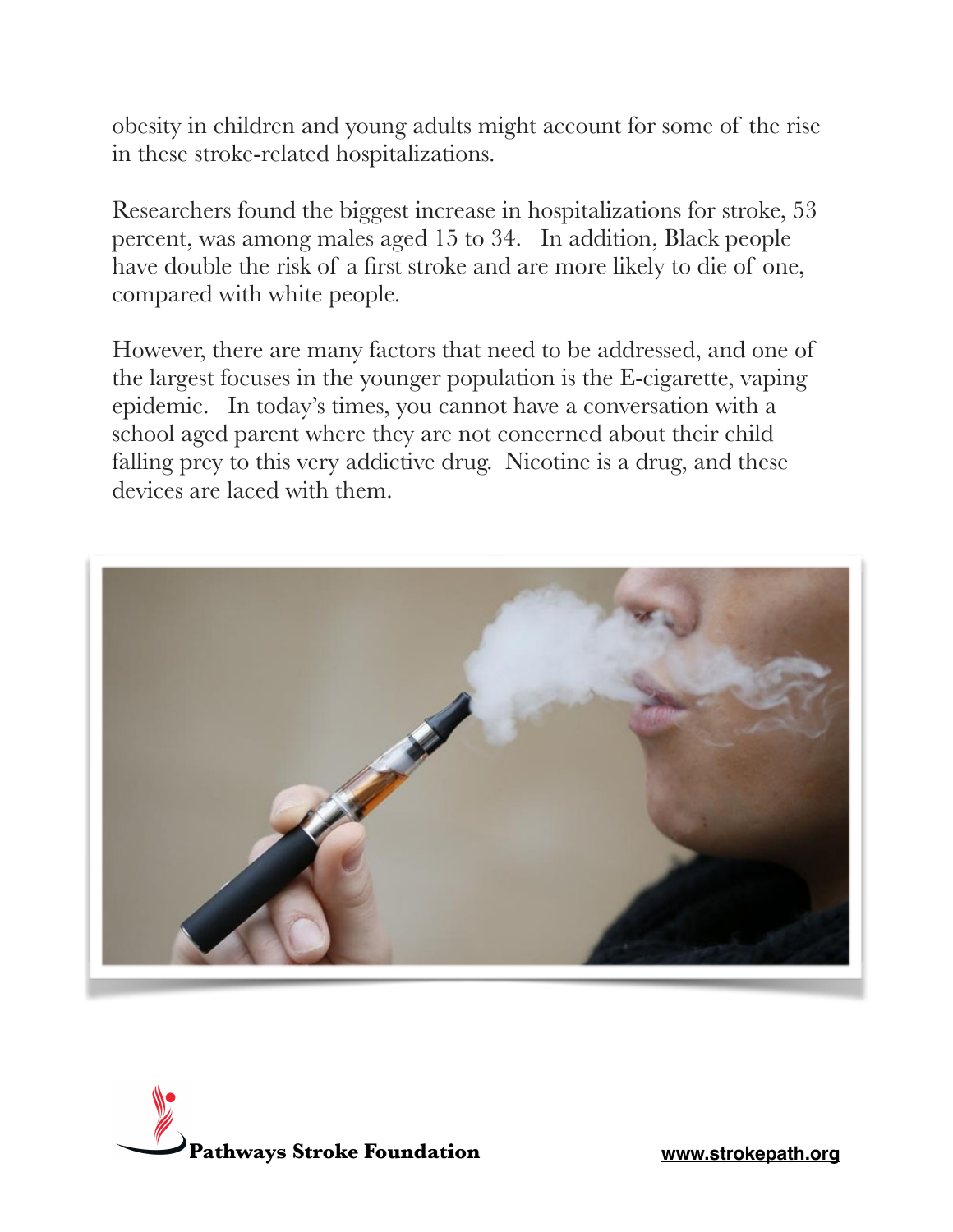One JUUL pod contains **20 cigarettes** worth of nicotine. The amount of nicotine in one JUUL cartridge is roughly equal to the amount of nicotine in a pack of cigarettes, or about 200 puffs, according to the product website. This will greatly increase your stroke risk factor. According to Vaping Daily, smoking greatly increases your risk of stroke. Tobacco products cause blood clots, arterial thickening, and raises triglycerides in the blood.

Smoking reduces the amount of oxygen in your blood, which is one of the major ways that it contributes to having a stroke. When there's less oxygen in your blood, your heart has to work harder to pump the blood through your body compared to a non-smoker.

Smoking also makes blood clots more likely to form and increases the amount of plaque buildup in your arteries. The combination of the blood clots and increased plaque are the right conditions for a stroke to occur.

The arteries leading to your brain are especially vulnerable to damage by smoking. As these arteries shrink and tighten, it may be impossible for adequate blood flow to get to your brain and creates the right conditions for an aneurysm to occur. Smoking damages smaller blood vessels, making them more likely to rupture.

## **"the more you smoke, the more you stroke"**

According to the National Library of Medicine National Institute of Health, while smoking definitively causes stroke, there are several important motivational facts that can be emphasized to consider to help to stop smoking.

Regarding quitting (which would be ideal), several health-related benefits can be emphasized to occur over the following time frame. After quitting, the following has been demonstrated: